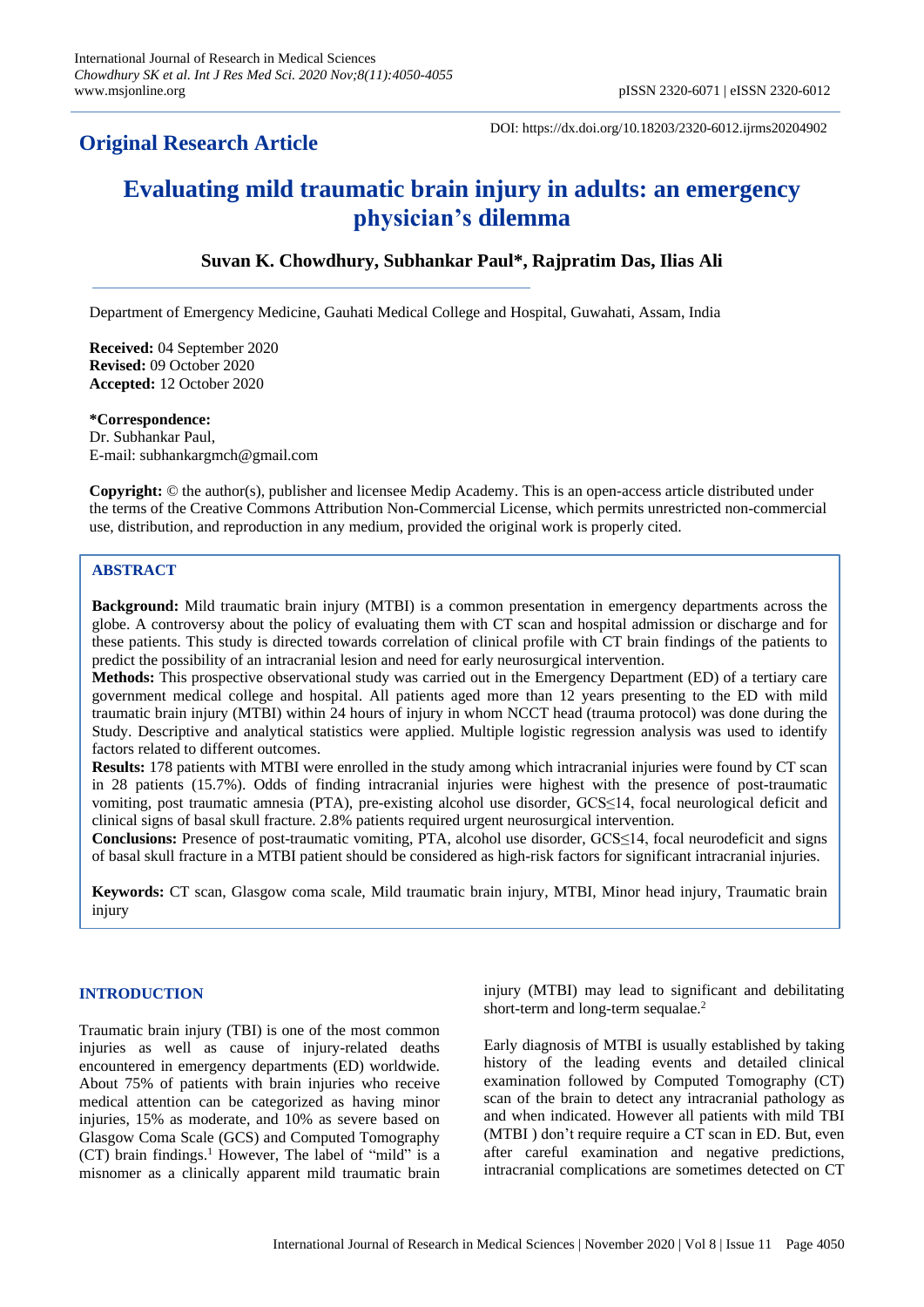requiring hospitalization or even neurosurgical interventions.<sup>3</sup> However, indiscriminative use of CT adds substantially to health care costs and exposes a large number of patients, particularly children, to the potentially harmful effects of ionizing radiation.<sup>4,5</sup> Moreover, invoving neurosurgery referral for all patients of MTBI in a government hospital will overburden the neurosurgery department.

Therefore the prediction of intracranial pathology and decision to early CT brain in adults and disposition from ED are mostly guided by various clinical features that the patients present within the ED and the clinicians experience. To obviate unnecessary CT scans in MTBI patients, there are a few clinical decision making rules like Canadian CT head rule, New Orleans Criteria, American College of Emergency Physicians (ACEP) criteria etc for adults and PECARN rule, CHALICE rule etc for children. 6-9 However, these western guidelines use various combinations of clinical features and risk factors , which are not uniform, differing from country to country and not exactly validated in vast Indian scenarios.<sup>10,11</sup> Thus there are immense confusions among emergency physicians in this part of the world regarding which guideline to follow, when making clinical decisions about CT scan, neurosurgery referral, admission or discharge of MTBI patients from ED.

Therefore, this study is directed towards correlation of clinical profile with CT brain findings of the patients to predict the possibility of an intracranial lesion and need for early neurosurgical intervention.

#### **METHODS**

This prospective observational study was carried out in the Emergency Department (ED) of a tertiary care government medical college and hospital in Assam for a period of six months from January 2019 till July 2019 after obtaining clearance from the institutional ethical committee.

All patients aged more than 12 years presenting to the ED with mild traumatic brain injury (MTBI) within 24 hours of injury in whom non-contrast CT (NCCT) head (trauma protocol) was done during the Study Period were included. MTBI was defined as GCS of 13-15 on presentation as per Advanced Trauma Life Support  $(ATLS)$  protocol.<sup>1</sup> Paediatric patients (aged 12 years or less), pregnant, polytrauma patients, patients presenting with moderate or severe traumatic brain injury, patients suffering from a diagnosed neurologic disorder (including hydrocephalus), patients initially admitted & treated in another hospital and patients who left against medical advice in between the treatment.

Data was collected by interviewing the patient and/or Attendants as feasible, thorough Physical examination, relevant investigations. A scheme of case taking or proforma was filled up meticulously for every patient included in the study. On admission, in the primary survey, patients were examined for any abnormality in ABCDE i.e., airway, breathing, circulation, disability and exposure and relevant examination and fluid resuscitation were done as per the ATLS guidelines.<sup>1</sup> Detailed history was taken regarding of loss of consciousness (LOC), vomiting, alcohol or drug intoxication, aural and nasal discharge or bleed, seizures (generalized and focal), post traumatic amnesia (PTA), headache, presence of alcohol use disorder and previous medical or surgical illness relevant notes on demographics, mechanism of injury, time of injury and rescue time, any pre-hospital care received or not.<sup>12</sup> LOC was considered to have occurred as witnessed by bystanders or any of the relatives and in few cases by the paramedics present at the clinical evaluation. Vomiting was defined as any emesis after the traumatic event. PTA included both retrograde and anterograde memory disturbances. Drug or alcohol intoxication was determined on the basis of the clinical history and findings. NCCT scan was advised to the patients as per the clinical judgement of the emergency physician which were mostly in lieu with Canadian CT Head Rule and ACEP criteria for CT scanning in adults with MTBI.<sup>6,8</sup> Siemens 70503 dual slice CT scan machine was used for this purpose. In all the patients CT scan was reviewed separately from clinical information by the on duty radiologists. CT scan findings like presence of Extra Dural Hemorrhage (EDH), Sub Dural Hemorrhage (SDH), Sub Arachnoid hemorrhage (SAH), cerebral haemorrhagic contusions, Intra Cranial Hemorrhage (ICH), tentorial bleed, inter-hemispheric bleed, skull fractures, degree of mid-line shift, were noted. Any patient with abnormal CT scan or deteriorating GCS were referred to Neurosurgery as per institutional protocol. Patients were taken up for neurosurgery as per their advices.

#### *Statistical methods*

Data are presented as mean  $\pm$  standard deviations (SD) for continuous variables and in number and percentages for categorical variables. Multiple logistic regression analysis was used to identify factors related to different outcomes. The odds ratio (OR) was also calculated. For all statistical analyses, a probability (P value) of less than 0.05 was considered to be statistically significant. All data were statistically analyzed by using IBM SPSS 19 software.

#### **RESULTS**

After satisfying the inclusion and exclusion criteria, 178 patients with MTBI were enrolled in the study with mean  $(\pm SD)$  AIS of 1.97 $\pm$ 1.1. All of our patients had blunt trauma head and most common mode of injury was road traffic accidents  $(RTA)$  (n=104, 58.4%). Among them 25.8% patients belonged to the age group of 31-40 years (Table 1) with a mean age of  $39.95 \pm 15.85$  years which explains the preponderance of head injury among the younger age group.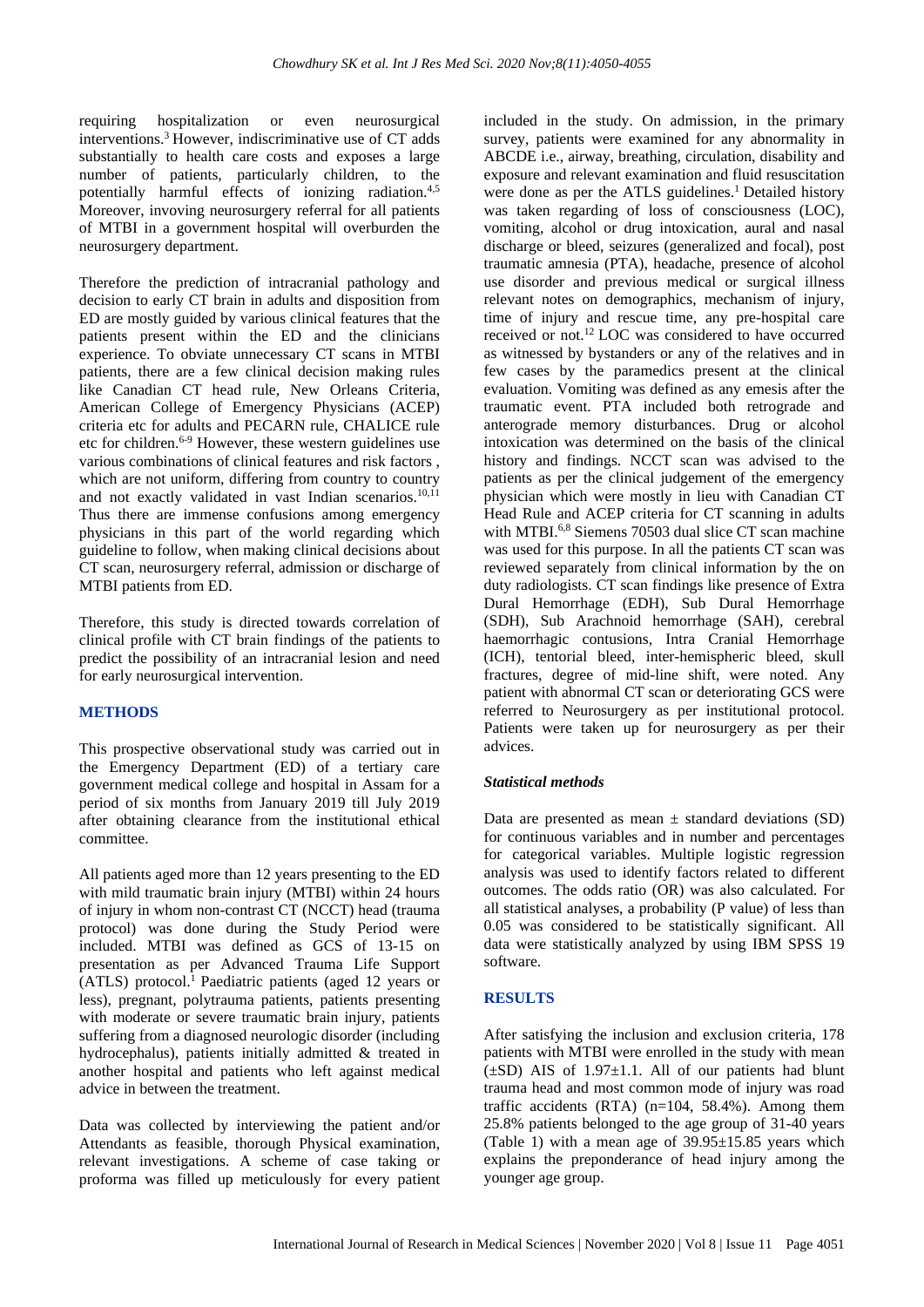| Age group (years) | <b>Number</b> | <b>Percentage</b> $(\%)$ |
|-------------------|---------------|--------------------------|
| $\leq 20$         | 37            | 20.7                     |
| 21-30             | 30            | 16.8                     |
| 31-40             | 46            | 25.8                     |
| $41 - 50$         | 38            | 21.3                     |
| 51-60             | 13            | 7.3                      |
| $>60$             | 14            | 7.8                      |
| <b>Total</b>      | 178           | 100                      |





#### **Figure 1: Different intracranial lesions on NCCT in patients with MTBI.**

Males constituted the majority (127 patients, 71.3%) of our study population. All MTBI patients had undergone NCCT brain (trauma protocol) revealing intracranial injuries in 28 patients (15.7%) which were also having some degree of skull fractures.

Cerebral contusion (41.8%) was the most common intracranial lesion in our study. 7 patients (3.9%) had Midline shift. However only 5 patients (2.8%) required neurosurgical intervention. Among the patients requiring surgery, 2 patients (1.1%) were intubated on urgent basis in ED by the emergency physicians. We analyzed different clinical features associated with MTBI for prediction of intracranial injuries in CT scan.

Multiple logistic regression analysis (Table 2) revealed that presence of post-traumatic vomiting, post traumatic amnesia (PTA), pre-existing alcohol use disorder, GCS of 14, focal neurological deficit and clinical signs of basal skull fracture had significant correlation (P value  $\langle 0.05 \rangle$ ) with the presence of intracranial traumatic lesions on CT scan.

All patients with abnormal CT scans including emergency surgery were admitted. Rest were either kept in observations for few hours in ED itself or discharged depending on their clinical features and symptomatic improvement.

| Table 2: Multiple regression analysis for correlation between clinical features and presence of intracranial lesions |  |  |  |  |  |  |
|----------------------------------------------------------------------------------------------------------------------|--|--|--|--|--|--|
| on CT brain in Mild TBI patients.                                                                                    |  |  |  |  |  |  |

| <b>Clinical features</b>                | <b>Variables</b> | <b>Total no of patients</b><br>$(n=178)$ | <b>Abnormal CT Scan (%)</b> | P value | <b>Odds</b><br>ratio |
|-----------------------------------------|------------------|------------------------------------------|-----------------------------|---------|----------------------|
| Age (years)                             | < 65             | 167                                      | 25(14.9%)                   | 0.317   | 1.0                  |
|                                         | $\geq 65$        | 11                                       | 3(27.3%)                    |         |                      |
| <b>Loss of consciousness</b>            | No               | 118                                      | 15(12.7%)                   | 0.656   | 0.7                  |
|                                         | Yes              | 60                                       | 13(21.7%)                   |         |                      |
| <b>Headache</b>                         | N <sub>o</sub>   | 109                                      | 15(13.7%)                   |         | 1.8                  |
|                                         | Yes              | 69                                       | 13(18.8%)                   | 0.168   |                      |
| <b>Vomiting</b>                         | N <sub>o</sub>   | 115                                      | $11(9.6\%)$                 |         | 4.3                  |
|                                         | Yes              | 63                                       | $17(26.9\%)$                | 0.015   |                      |
| <b>Seizure</b>                          | N <sub>o</sub>   | 167                                      | 23(13.8%)                   | 0.676   | 1.4                  |
|                                         | Yes              | 11                                       | 5(45.5%)                    |         |                      |
| Post traumatic<br>amnesia               | N <sub>o</sub>   | 133                                      | $14(10.5\%)$                | 0.019   | 3.9                  |
|                                         | Yes              | 45                                       | $14(31.1\%)$                |         |                      |
| <b>Intoxication</b>                     | N <sub>o</sub>   | 161                                      | 23(14.3%)                   |         | 0.7                  |
|                                         | Yes              | 17                                       | $5(29.4\%)$                 | 0.726   |                      |
| <b>Alcohol</b> use<br><b>Disorder</b>   | N <sub>0</sub>   | 147                                      | 17(11.6%)                   |         | 2.4                  |
|                                         | Yes              | 31                                       | $11(35.5\%)$                | 0.044   |                      |
| <b>Glasgow</b> coma score               | 15               | 119                                      | $10(8.4\%)$                 |         | 0.3                  |
|                                         | $\leq$ 14        | 59                                       | 18(30.5%)                   | 0.049   |                      |
| <b>Signs of basal skull</b><br>fracture | N <sub>o</sub>   | 153                                      | $16(10.5\%)$                | 0.007   | 5.6                  |
|                                         | Yes              | 25                                       | 12(48.8%)                   |         |                      |
| <b>Focal neurodeficit</b>               | N <sub>o</sub>   | 173                                      | 24(13.9%)                   |         | 20.6                 |
|                                         | Yes              | 5                                        | $4(80\%)$                   | 0.021   |                      |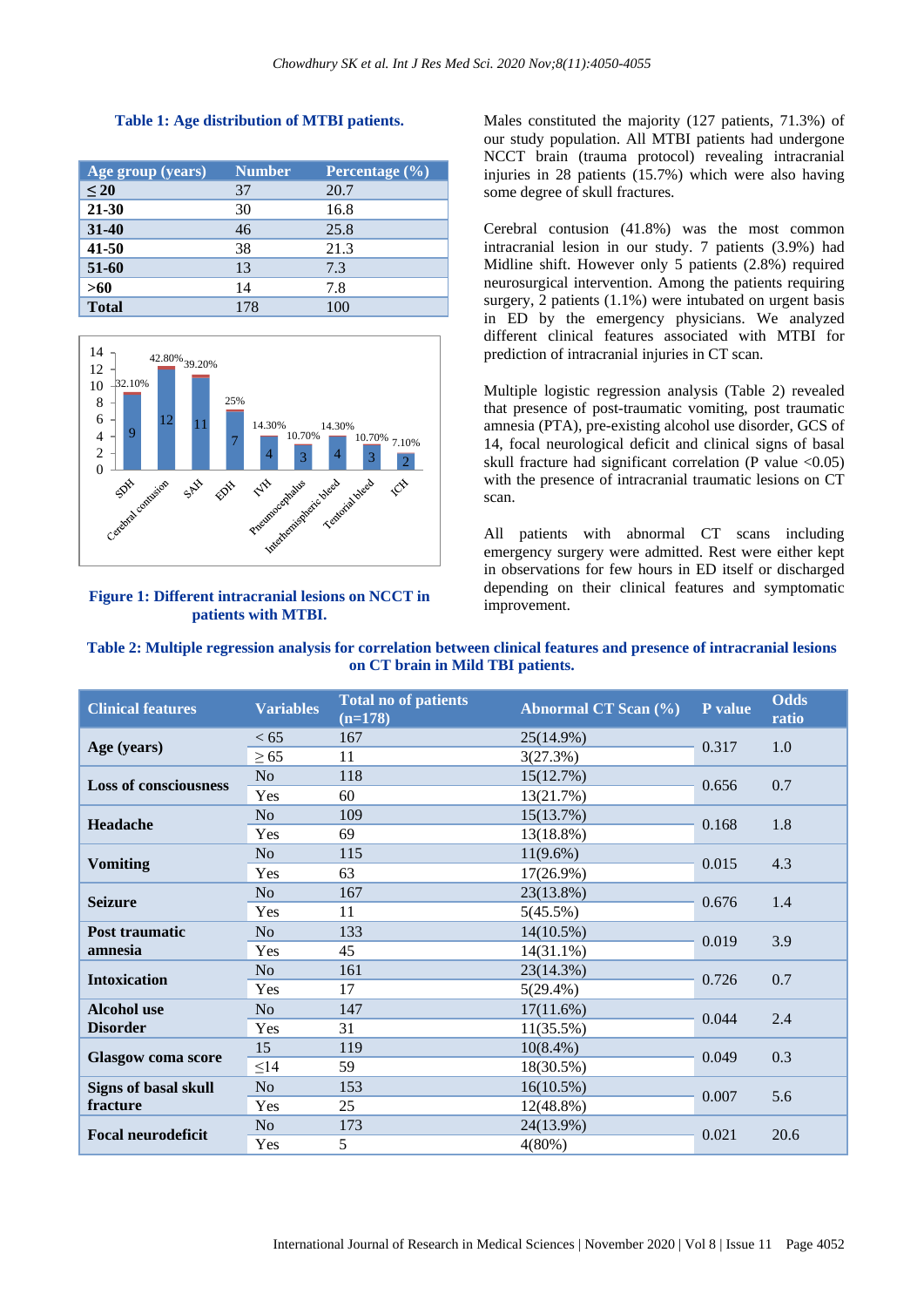#### **DISCUSSION**

In our study majority of the patients belonged to the age group of 31-40 years (25.8%) The mean age was 39.95 years with a standard deviation of 15.85. Fabbria et al and Smits et al in their study on mild head injury observed that the mean age of the study population was 41.4 and 44 years. 13,14 A large number of cases in these age groups can be explained by the fact that individuals in these age groups are are more exposed to outdoor environment and thus become vulnerable to accidents and injuries.

In our study majority of the patients were male (71.3%) and where as females were less in number (28.7%). Livingston et al in their study published in the year 2000 observed that 69.3% and 30.7% of their study population were males and females respectively.<sup>15</sup> In 2016 Mata-Mbemba et al in their study on mild traumatic brain injury also found that males comprised 67.6% and females comprised 32.4% of their study population.<sup>16</sup> This reflects the fact that males are the predominant outdoor workers exposing themselves to the everyday hazards of road traffic accidents, assaults more than the female patients.

CT plays as a tricky role in MTBI by aiding in rapid and reliable diagnosis of life-threatening intracranial injuries while on the other hand exposing patients to unnecessary irradiations in most of the asymptomatic cases. Ibanez et al and Steill et al observed that the percentage of abnormal CT in Mild TBI patients was 7.5% and 8.5% respectively.17,18 Our finding of abnormal CT was 15.7% whereas a recent south-Indian study done at a level-1 Neurotrauma centre found abnormal CT in 43% of MTBI patients.<sup>19</sup> All these observations indicate that MTBI is quite a dubicious clinical entity with heterogenous and unpredictable occurrences of intracranial injuries.

We observed that cerebral contusion (42.8%), subarachnoid haemorrhage (39.2%) and subdural haemorrhage (32.1%) were the commonest abnormal CT finding in MTBI patients. These findings are comparable to the observations of Ibanez et al where the commonest lesion was subarachnoid haemorrhage (50.6% ) followed by cerebral contusion in 41% and subdural haemorrhage (SDH) in 38.6% patients. <sup>17</sup> We had no cases of diffuse axonal injury in our MTBI patients.

Urgent neurosurgical interventions were required in 2.8 % of our MTBI patients which was comparable to the findings of Mata-Mbemba et al.<sup>16</sup> Tierney KJ et al conducted a cross-sectional study of MTBI in adults (age > 17 years) admitted to a Level I trauma center in New York in between 2001 and 2010, where they found much higher requirement of neurosurgical intervention (179 out of 1688 patients, 10.6%) in MTBI patients.<sup>20</sup> Mishra et al also reports a 5% incidence of neurosurgical requirements in MTBI patients in level-1 neurotrauma centre based study, possibly reflecting a higher presentation of referred and complicated cases, patients with more medical co-morbidities or on chronic use of blood thinners etc and round-the-clock availability of neurosurgical facilities in level 1 trauma centres.<sup>19</sup> In a study conducted by Bouida et al out of all the 1122 patients of mild head injury in whom CT head was performed, 5 patients i.e. 0.44% required endotracheal intubation.<sup>21</sup> In our study 1.1% patients required endotracheal intubation in ED. In both the studies, intubation was required in those patients in whom neurosurgical intervention was also performed. A recent meta-analysis by Marincowitz et al showed that estimated pooled risk for adverse outcomes in MTBI patients were : clinical deterioration 11.7% (95% confidence interval [CI]: 11.7%–15.8%), urgent neurosurgical intervention 3.5% (95% CI: 2.2%–4.9%) and death 1.4% (95% CI: 0.8%–2.2%). However, we didnot have any ED mortality reported.<sup>22</sup>

There are different clinical decision making rules for doing CT Scan in MTBI which differ considerably in selection criteria, methodology, predictors, outcomes, and performance with high sensitivity and low specificity for clinically significant intracranial injuries and the need for neurosurgical intervention.10,11,19 Hence in our study we tried to statistically correlate different clinical features of MTBI with the presence of a traumatic intracranial lesion on CT in MTBI patients. Multiple logistic regression analysis found that vomiting, presence of alcohol use disorder, GCS  $\leq$ 14, PTA, focal neurological deficit and signs of basal skull fracture had a significant correlation (p value  $\langle 0.05 \rangle$ ) with presence of intracranial lesions on CT. These findings were similar to the observations by Ibanez et al and Fabbri et al. 17,13 In addition to that Fabbri et al also found that history of alcoholism significantly correlated with presence of an intracranial lesion.<sup>13</sup> Mishra et al also observed that among all the variables, risk factors significantly associated with abnormal CT scan were duration since injury  $(>12 \text{ h})$   $(p<0.001)$ vomiting (odds ratio 1.89 , p<0.001) and presence of any head-injury related symptoms (odds, ratio 2.36, p<0.001) e.g LOC, vomiting, ear-nose bleeding and seizures.<sup>19</sup>

Post-traumatic headache is usually a concerning complaint in MTBI patients. However in our study headache following MTBI did not have any significant correlation with presence of CT abnormality which is also comparable to the study by Fabbri et al.<sup>13</sup> On the other hand, Ibanez et al and Smits et alfound a significant correlation between presence of headache with presence of intracranial injuries. 17,14 This may be due to the fact that we didn't include patients with a history of prior headache and local cranial pain due to scalp and local bony injury.

Loss of consciousness (LOC) had a significant correlation with presence of intracranial lesions on CT in the studies conducted by and Fabbri et al and Ibanez et al.13,17 However we got a different result which could be due to the fact that in maximum number of cases the history of LOC was taken from the bystanders and the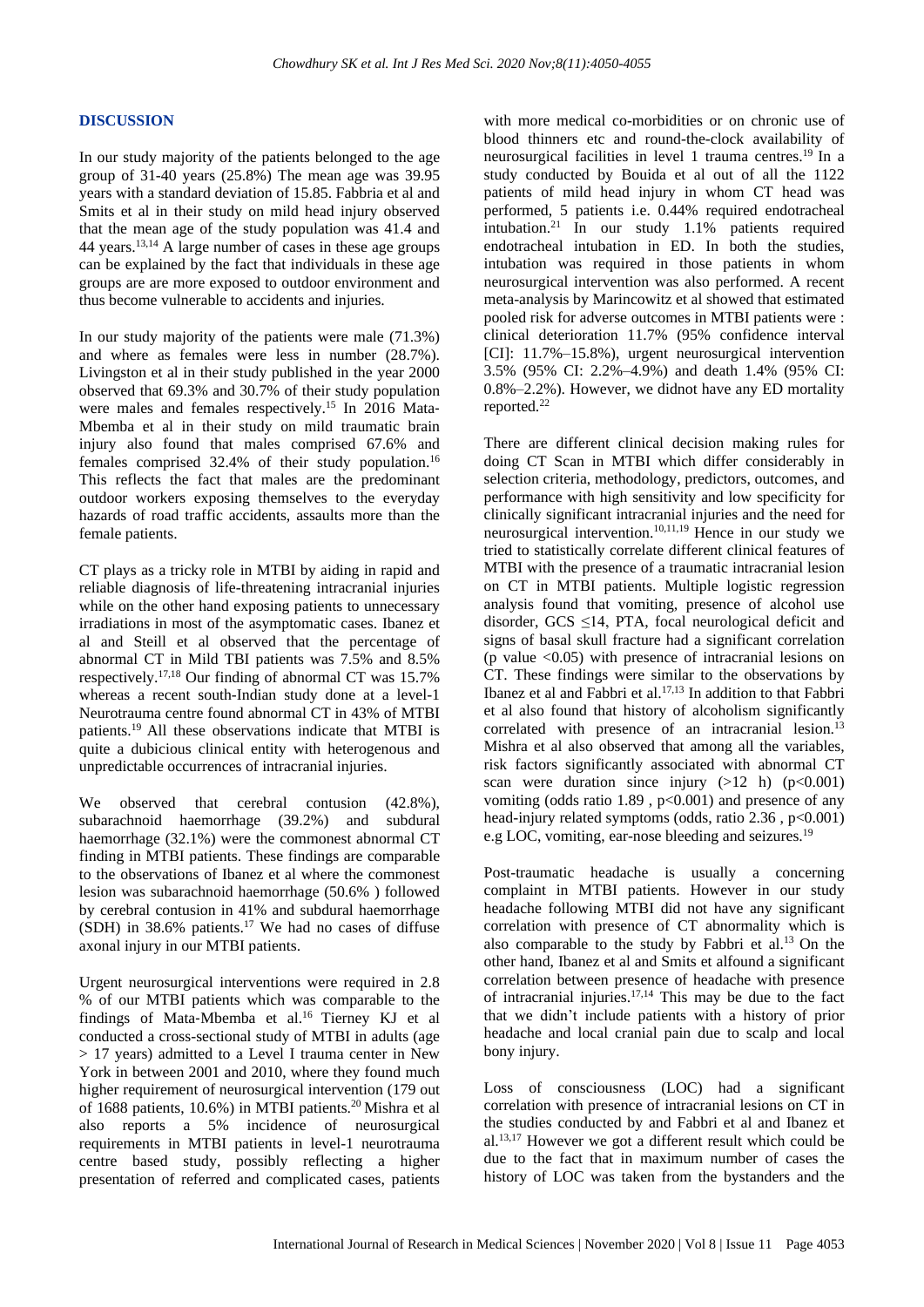relatives of the patient. The reliability of the history in such cases becomes questionable.

In our study, age  $\geq 65$  years did not have any significant correlation with the presence of an intracranial lesion on CT which might be due to the selection of lesser number of cases and shorter duration of study compared to the studies conducted by Fabbri et al and Ibanez et al.<sup>13,17</sup> Post traumatic seizures and intoxication also did not have any significant correlation with presence of an intracranial lesion on CT. These observations were comparable to the observations of Ibanez et al who also found no significant correlation of post traumatic seizures and intoxication with the presence of an intracranial lesion. Sharif-Alhoseini et al also reported that presence of LOC or amnesia ( $p=0.024$ ), headache ( $p=0.006$ ) and alcohol (p=0.036) were associated with abnormal brain CT related to the trauma in minor head injuries. $17,23$ 

Our study is limited by the fact that it was a single centre study without any follow up in the wards or intensive care units. We also could not retrieve the records of return-to-ED patients who were discharged from ED as we lack a fully computerized patient record system in our centre. Hence, our study needs to be conducted as multicentric study in a larger population in various geographic regions of India to generate a uniform Indian guideline of ED based treatment and disposal of MTBI patients.

#### **CONCLUSION**

Whatever clinical decision rule for scanning and discharging patients with MTBI we use in ED, presence of certain clinical features must never be ignored irrespective of its inclusion in that particular criteria. We concluded that presence of post traumatic vomiting, post traumatic amnesia, alcohol use, GCS score 14 or less, focal neurological deficit and signs of basal skull fracture in isolation or combination, were significantly associated with presence of intracranial injuries in MTBI patients and thus represent the high risk group of MTBI. Hence NCCT head in the ED is mandatory for patients with these clinical features for diagnosis, neurosurgery consultation, admission and discharge.

*Funding: No funding sources Conflict of interest: None declared Ethical approval: The study was approved by the Institutional Ethics Committee*

#### **REFERENCES**

- 1. American College of Surgeons Association on Trauma. Advanced Trauma Life Support: Student Course Manual. 9th ed. Chicago: American College of Surgeons; 2012:150-3.
- 2. Wright DW, Merck LH. Head Trauma. In: Tintinalli JE, Stapczynski JS, Ma OJ, Yealy DM, Meckler GD (Eds). Tintinalli's Emergency Medicine. 8thed. New York: McGraw-Hill Education. 2016:1695-1707.
- 3. af Geijerstam JL, Britton M. Mild head injury: reliability of early computed tomographic findings in triage for admission. Emerg Med J. 2005;22(2):103-7.
- 4. Hall P, Adami HO, Trichopoulos D, Pedersen NL, Lagiou P, Ekbom A, et al. Effect of low doses of ionising radiation in infancy on cognitive function in adulthood: Swedish population based cohort study. Bmj. 2004;328(7430):19.
- 5. Brenner DJ, Elliston CD, Hall EJ, Berdon WE. Estimated risks of radiation-induced fatal cancer from pediatric CT. American journal of roentgenology. 2001;176(2):289-96
- 6. Stiell IG, Wells GA, Vandemheen K, et al. The Canadian CT Head Rule for patients with minor head injury. Lancet. 2001;357(9266):1391-6.
- 7. Haydel MJ, Preston CA, Mills TJ, Luber S, Blaudeau E, DeBlieux PM. Indications for computed tomography in patients with minor head injury. N Engl J Med. 2000;343(2):100-5.
- 8. Jagoda AS, Bazarian JJ, Bruns JJ Jr. Clinical policy: neuroimaging and decision mak-ing in adult mild traumatic brain injury in the acute setting. J Emerg Nurs. 2009;35:e5.
- 9. Easter JS, Bakes K, Dhaliwal J, Miller M, Caruso E, Haukoos JS. Comparison of PECARN, CATCH, and CHALICE rules for children with minor head injury: a prospective cohort study. Ann Emerg Med. 2014;64(2):145-52.
- 10. Vos PE, Alekseenko Y, Battistin L. Mild traumatic brain injury. Eur J Neurol. 2012;19(2):191-8.
- 11. Harnan SE, Pickering A, Pandor A, Goodacre SW. Clinical decision rules for adults with minor head injury: a systematic review. J Trauma. 2011;71(1):245-51.
- 12. Kranzler HR, Soyka M. Diagnosis and Pharmacotherapy of Alcohol Use Disorder: A Review. JAMA. 2018;320(8):815-24.
- 13. Fabbri A, Servadei F, Marchesini G. Clinical performance of NICE recommendations versus NCWFNS proposal in patients with mild head injury. J Neurotrauma. 2005;22(12):1419-27.
- 14. Smits M, Dippel DW, de Haan GG. Minor head injury: guidelines for the use of CT- a multicenter validation study. Radiol. 2007;245(3):831-8.
- 15. Livingston DH, Lavery RF, Passannante MR, et al. Emergency department discharge of patients with a negative cranial computed tomography scan after minimal head injury. Ann Surg. 2000;232(1):126- 32.
- 16. Mata-Mbemba D, Mugikura S, Nakagawa A. Canadian CT head rule and New Orleans Criteria in mild traumatic brain injury: comparison at a tertiary referral hospital in Japan. Springerplus. 2016;5:176.
- 17. Ibañez J, Arikan F, Pedraza S. Reliability of clinical guidelines in the detection of patients at risk following mild head injury: results of a prospective study. J Neurosurg. 2004;100(5):825-34.
- 18. Stiell IG, Clement CM, Rowe BH. Comparison of the Canadian CT Head Rule and the New Orleans